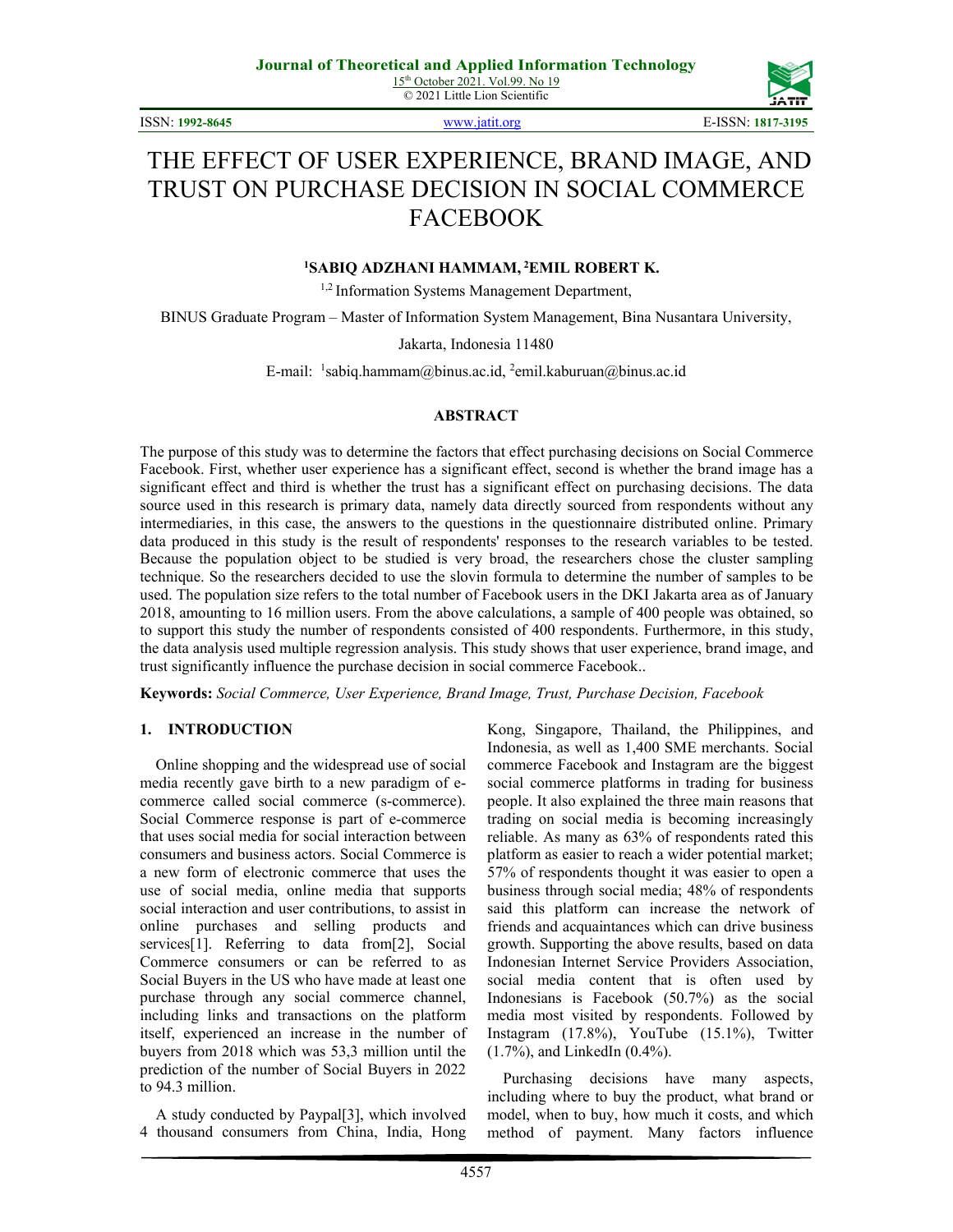15<sup>th</sup> October 2021. Vol.99. No 19 © 2021 Little Lion Scientific



consumer purchasing decisions. Conditions of consumers in making decisions include external, internal, and marketing factors. External factors are culture, subculture, group, situation, social class, and family. For internal factors, namely perception, attitude, knowledge, personality, lifestyle, participation, and role.

In purchasing decisions, user experience can be one of the factors that consider buying and transacting on Social Commerce Facebook. In the transaction, consumers need to visit the profile of the seller they are interested, in this user profile can be seen from the display of the photos of the products that are posted, whether it attracts attention to consumers or makes consumers switch to another seller's profile. Besides, the next supporting factor that makes it possible to influence purchasing decisions in Social Commerce Facebook is the brand image factor. Brand image is the perception and belief that consumers have as reflected in the associations formed in their memories[4]. Many business actors offer similar products, so a store with a better brand image will be the main consideration for prospective buyers to make purchasing decisions. Another and most important supporting factor is trust that must be considered when buying a product on Social Commerce Facebook. This is because the products previously purchased by consumers, business actors must be able to build consumer confidence in the products provided so that they can attract attention and generate consumer interest and trust.

There are many factors that cause someone to buy something from Facebook Social Commerce. Starting from, trust, service facilities and even payment methods. For that reason by researchers and paying attention to Facebook users who transact in buying and selling in it, the researchers want to examine several things that influence consumers to make purchasing decisions on Social Commerce Facebook, so that it is expected to provide input for business owners in social commerce Facebook and how to make social commerce consumers are better. The study addresses this issue consumer in Jakarta, by data[13] Jakarta is the second-largest city after Bangkok as an active user on Facebook Social Media.

### **2. LITERATURE REVIEW**

### 2.1 Social Commerce

Social Commerce is rapidly developing into a new consulting field for researchers and researchers, demonstrating the impact of social media and social networking technology and services in shaping business channels on and off the Internet. In general, social commerce refers to the use of Web 2.0 in e-commerce, especially the core functions of Web 2.0, such as user-generated content and content sharing. The influence of Web 2.0 on e-commerce can be seen from the results of the business and social interactions between consumers. More specifically, Web 2.0 will significantly regulate business transactions and business reputation systems. It can also improve business relationships with customers, increase traffic to a company website, discover new business opportunities, and support product and brand development [5].

Social commerce is a form of commerce that is mediated by social media and brings together online and offline environments [6]. Social commerce is viewed as a subset of e-commerce that integrates both social and commercial activities by utilizing social technologies into e-commerce websites[7]. Broadly speaking, social commerce involves the use of internet-based media that allows people to add to marketing, sales, comparison, planning, purchasing, and sharing of products and services in the market as well as in online and offline communities. Social commerce has received widespread attention in the new business channels on the internet. Many online businesses use technology and social services to grow their business. Because social media is easily accessible, many consumers use it as a source of information about companies, brands, products, and services**.**

Stated that s-commerce can provide important commercial benefits such as social media monetization, optimization of e-commerce sales, and business model innovation. As individuals and companies seek to monetize various aspects of social media, the prospects for s-commerce businesses depend on consumers' acceptance of this new form of commerce but also their trust. The main tool in an e-commerce business platform is connectivity.[8] When consumers begin to connect, accessing product/service information is no longer an expensive item. Sharing of content, ratings, and reviews among consumers is the impact of the impact on the shopping behavior of internet users. Indonesia is one of the largest groups of social media users in the world, so it is hoped that it can capture this global phenomenon.

2.2 Purchase Decision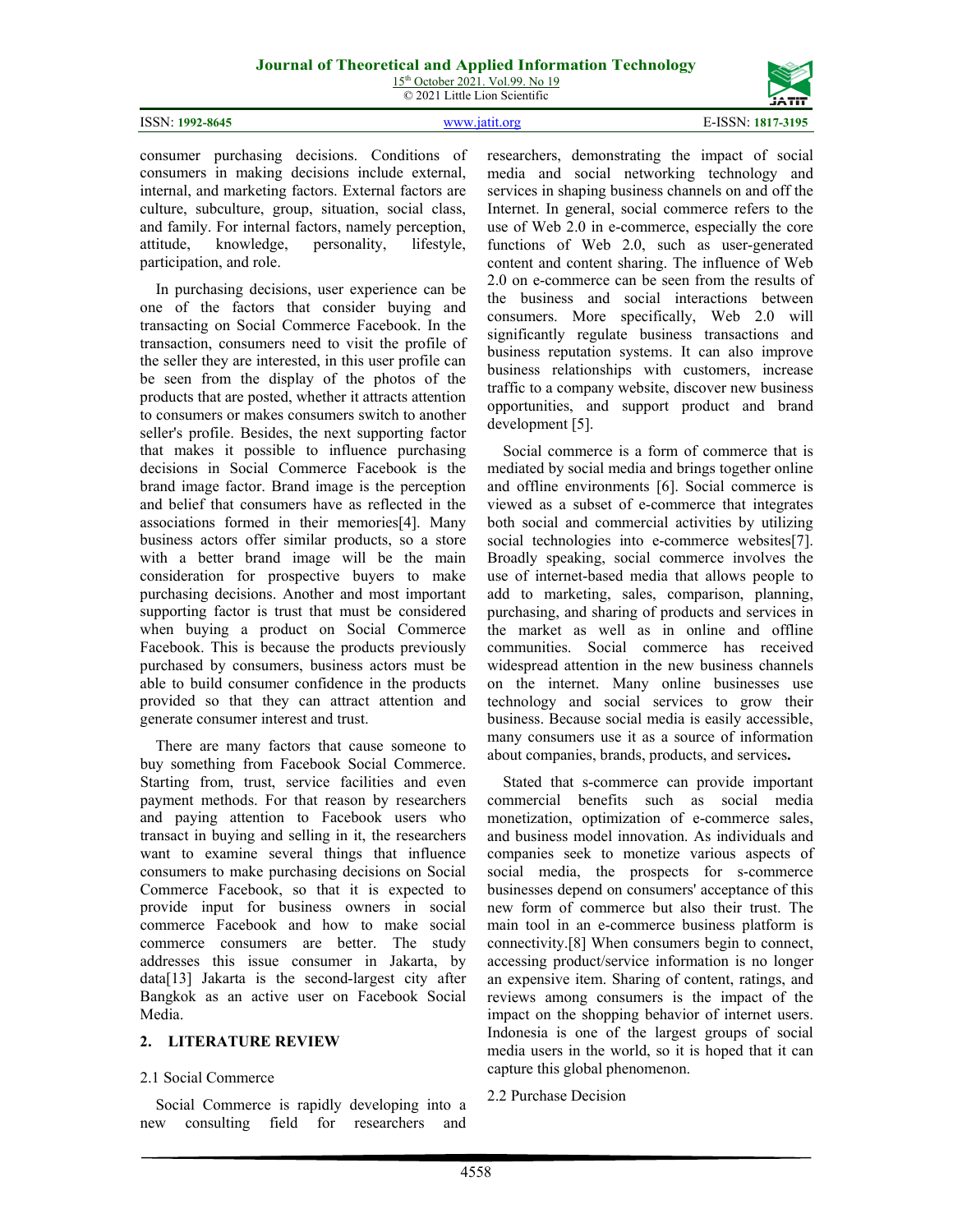15<sup>th</sup> October 2021. Vol.99. No 19 © 2021 Little Lion Scientific

|  | ISSN: 1992-8645 |
|--|-----------------|
|--|-----------------|



ISSN: **1992-8645** [www.jatit.org](http://www.jatit.org/) E-ISSN: **1817-3195**

The definition of a purchase decision is a stage in the process of making a purchase decision from a real consumer [9]. Decision-making is a personal activity that is directly related to obtaining and using the goods provided. The purchasing decision process not only knows the various factors that will affect the buyer but also based on the role and purchase decision in the purchase decision. There are five roles in purchasing decisions: initiator, influencer, decider, buyer, and user. Various stages of the purchase decision process [9]: problem identification, information retrieval, evaluation of alternatives, purchase decisions, and post-purchase behavior. Besides, four other factors influence consumer buying behavior, namely cultural factors, social factors, personal factors, and psychological factors.

Information quality, perceived ease of payment, benefits of online shopping, and trust affect online purchase decisions significantly [10]. In other study by [11], there is not any effect of Trust to the purchase decisions, Convenience to the customer satisfaction, and Trust to Customer Satisfaction through purchase decisions.

Consumers need to obtain complete and accurate information about the product or service to be purchased. Also, security is very important for consumers to make purchases online. With complete and accurate information and security guarantees, buyers will trust the products offered, thus influencing their purchasing decisions. Before making a purchase decision, consumers will go through several important stages to determine preferences, evaluate various choices and make choices. One important source of information is physical contact with products [12].

# 2.3 User Experience

The development of the digital and mobile world<br>akes UX increasingly complex and makes UX increasingly complex and multidimensional. UX design also has experience because the experience on one device will be different from another. Access the web from a different desktop computer by accessing the same web via a smartphone. Likewise, with the impact of social media, digital media is becoming increasingly diverse [14]. Therefore, the UX concept needs to be studied further so that brand communication remains solid and focused. User experience is how users feel happy and satisfied by using a product, viewing or holding the product. The definition of user experience is the experience that a product creates for users. In the real world, the user experience is not only the most important product or service chain in a product or service. When in direct contact or contact with the user, the user experience focuses more on the external functions of the product. The resulting interactions are very important to the user experience [15].

To get a good user experience, a product must match the product features and user needs [16]. User experience focuses on a deep understanding of users, user needs, user values, user capabilities, and user limitations [17]. Therefore, the user experience is a concept that the high-tech consumer products industry is currently in great demand for. While technological developments have converged and begun to become a commodity and, as markets have matured and loyal customers have become more important, user experience has emerged as a way to gain a competitive advantage.

Consumers tend to establish a set of brand beliefs about the position of each brand in each attribute. A set of beliefs about a particular brand is called a brand image. Consumer confidence can vary, from actual attributes based on experience to the effects of selective perception, selective distortion, and selective retention [9]. In short, a brand image is a brand image or impression on the minds of customers. Brand image must always be woven into the minds of consumers so that the established brand image remains strong and can be actively accepted. When a brand has a strong and positive image in the minds of consumers, the brand will always be remembered, and consumers will likely buy the brand.

### 2.4 Brand Image

Brand image is the most effective way to communicate with customers through their different interests [18]. Therefore, brand image plays an important role in influencing purchasing behavior. Consumers with a positive brand image tend to choose the brand when buying goods. The brand image represents the overall consumer perception of the brand, which is formed by information and consumer experiences with the brand. Every company will always try to maintain a good brand image because in general consumers will assume a good brand image based on the quality of the product itself.

Brand image is a set of associations of a particular brand that is perceived by consumers, which is called a brand association. Three indicators of brand image related to the brand association are as follows [19]:

A. Strength of brand associations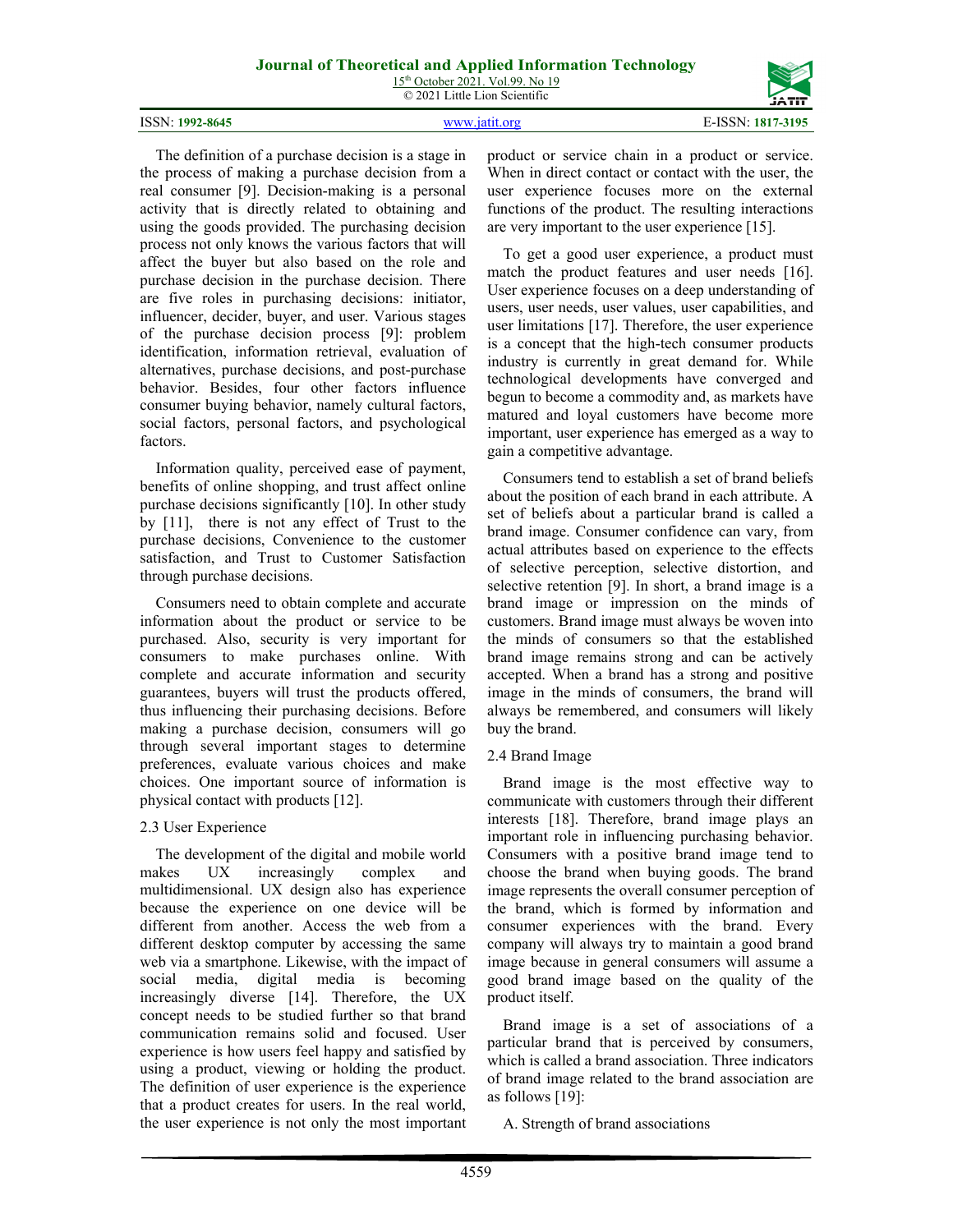| ISSN: 1992-8645 | www 1941 ore | $E$ -ISSN:<br>1817-3195 |
|-----------------|--------------|-------------------------|

The power of brand association relies on information about the brand in people's memory and how to maintain it as part of the product advertising brand image.

# B. Favorability of brand associations

By convincing people that a brand can bring relevant benefits and meet their needs and wants, a positive brand attitude can be formed towards them to create a brand.

# C. Uniqueness of brand associations

It is the level of uniqueness of a brand that has continuous competitiveness and interest so that it can attract target audiences to use it.

# 2.5 Trust

The basic thing that potential consumers need to pay attention to when buying goods online is trust in buying and selling service provider websites [20]. Suggest that trust is an important factor in one's online purchasing decisions. In consumer behavior theory, trust in products is part of consumer knowledge and becomes a consideration for consumers in the decision-making process. With that, trust plays an important role, especially in maintaining relationships. Consumer trust has a strong influence. Where is the company's sustainable development trust? It is someone's descriptive thinking about something.

Perceived trust is a determining antecedent in end-user decision-making [21]. Belief in social commerce enables internet retailers to achieve both price and sales capabilities, which has positive consequences on their performance. The adoption of social media in the management process does not affect the company's increasing performance unless the company has trust in social networks [22]. In other words, customer trust is an important thing that must be considered by business actors. To maintain relationships with customers, trust between customers and sellers needs to be maintained. In turn, this will generate customer trust and ultimately build customer loyalty and loyalty.

There is another theory from [23], which states that trust is a consumer's understanding of an object, its attributes, and interests. Objects can be products, people, companies, or anything else that anyone believes. Attributes are traits or characteristics possessed by an object. There are two types of attributes, namely attributes, internal and external attributes. Intrinsic attributes are all contents related to actual product attributes, while external attributes are all obtained from all external aspects of the product, for example, brand name, packaging, or label. The benefit is a positive result assign attribute to the consumer. Not only that, according to [24], trust is the will that business partner companies rely on. It depends on many interpersonal and interpersonal factors of the organization, such as company perception, integrity, honesty (honestly), and kindness (benevolence).

# **3. RESEARCH METHODOLOGY**

Several things are important in making a decision when making a purchase. User experience is the first factor that is one of the considerations for buying and transacting on Facebook Social Commerce. In the transaction, consumers need to visit the profile of the seller they are interested, through this user profile it can be seen from the display of the photos of the products that are posted, whether they attract attention to consumers or make consumers switch to other seller profiles.

Apart from user experience, the trust factor is also very important. Customer trust is a factor that becomes a consideration in buying a product, this is because before the product is purchased by customers, manufacturers and companies must be able to create customer confidence in the product being offered because this aims to attract attention and generate customer interest and confidence in the product. who marketed it.

Then there is what is called a brand image or other words, a brand image, which is the result of a consumer's assessment or view of a brand that is good or bad. This is based on consideration or settlement by comparing the differences in several brands so that the offer is under consumer needs. The brand image represents the overall perception of the brand and is formed from the past experiences of consumers with the brand and information obtained from anywhere, including information from other consumers that can affect the image of the consumer concerned.

From the description above, it can be described into a concept model that adapts the model used in the research conducted [25], [26], resulting in the following figure below :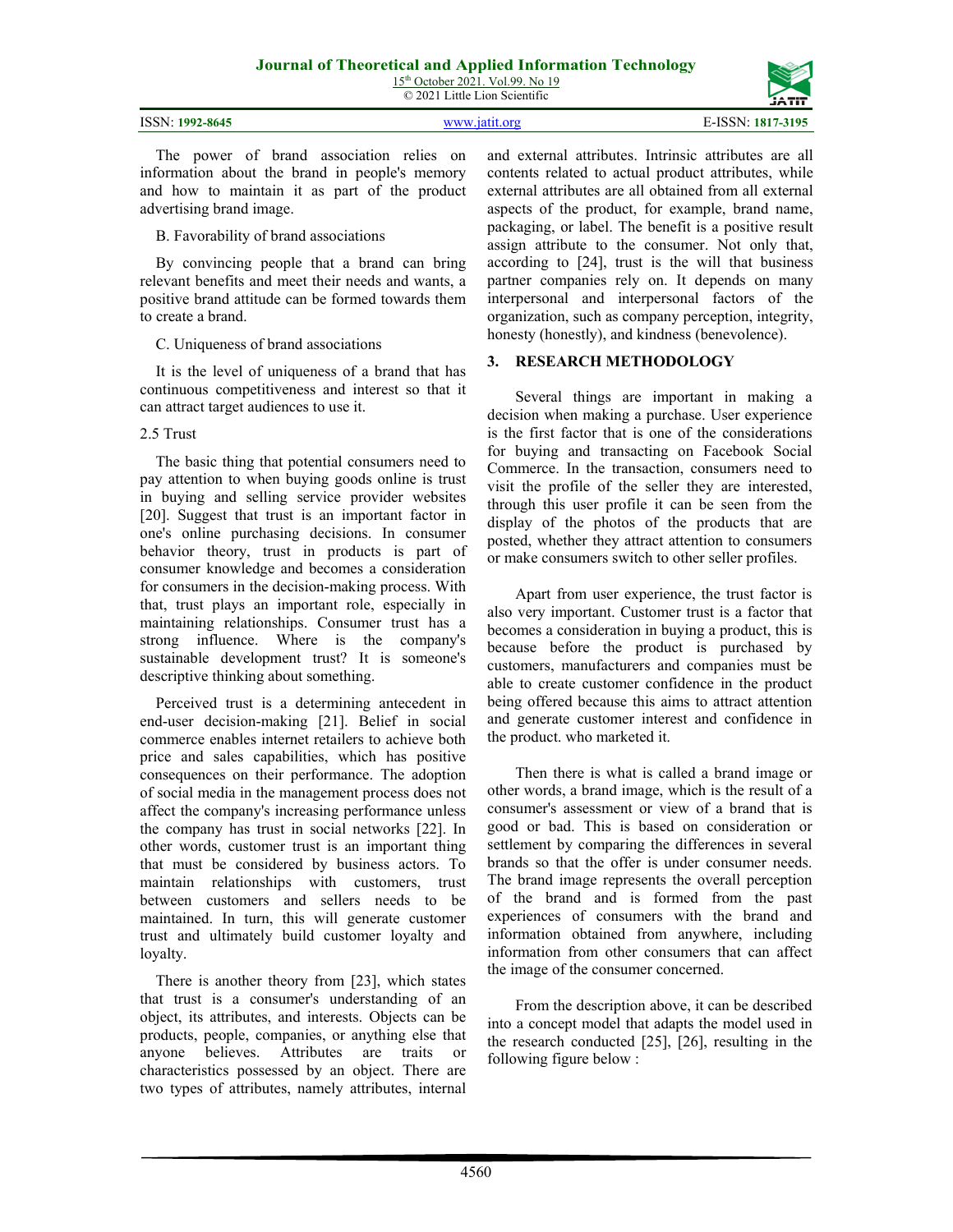ISSN: **1992-8645** [www.jatit.org](http://www.jatit.org/) E-ISSN: **1817-3195**





*Figure 1. Research Model*

The variables in this study consisted of three independent variables (independent variables), one dependent variable (dependent). The independent variables are User Experience (X1), Brand Image  $(X2)$ , Trust  $(X3)$  and the dependent variable is Purchase Decision (Y). Each variable has elements that will be used as a reference for making measurement indicators for each of these variables.

Based on the research to be carried out, the hypotheses that can be formulated in this study are as follows:

(H1) There is an influence of User Experience on decisions in Facebook Social Commerce

(H2 purchase) There is an influence of Brand Image on decisions in Facebook Social Commerce

(H3). There is a trust influence on decision making in Facebook Social Commerce

(H4). There is an influence of User Experience, Brand Image, and Trust on purchasing decisions on Facebook

Because the population object to be studied is very broad, the researchers chose the cluster sampling technique. So the researchers decided to use the Slovin formula to determine the number of samples to be used. Population size refers to the total number of Facebook users in the DKI Jakarta area as of January 2018 amounting to 16 million users (Kemp, 2018). From the above calculations, a sample of 400 people was obtained, so to support this study the number of respondents consisted of 400 respondents.

The instrument that used for data collection in this study is questionnaires. Questionnaires are a series of questions where respondents fill in the answers to the alternative approach of their answers. Questionnaire was given to respondents who were sampled from the study population. Questionnaires were conducted via electronic media (www.docs.google.com) as well as through the paper.

Before doing data analysis, the writer needs to test the validity and reliability test of the questionnaire that will be used. The validity test is used to measure whether a questionnaire is valid or not as a research instrument. Testing is done using the Pearson product-moment correlation method which is then compared with the r table. The value of the r table is obtained from the degree of freedom  $=$  n-k, where n is the number of respondents and k is the number of variables. If the correlation value is greater than the r table, then the statement is considered valid. If the correlation value is less than the value of the r table, then the statement is considered invalid and must be excluded from the test.

The questions in the questionnaire are said to be reliable if a person's answer to the questions is consistent. The measurement reliability test in this study was carried out using Cronbach`s alpha with the help of SPSS 25.0 software. Cronbach`s alpha coefficient which is more than the value of the r table is called reliable. There is also an opinion that it is reliable if Cronbach alpha> 0.60 (Sunyoto, 2011: 68). The Cronbach's alpha value which is getting closer to 1 indicates the higher the internal consistency of the reliability.

The data analysis method used is multiple linear regression analysis or by using SPSS 25.0. The regression model must fulfill several assumptions called classical assumptions. The classical assumption test is intended to avoid biased gains. The first classical assumption test is the normality test which aims to test whether there are confounding variables or residual variables in the regression model. The data normality test in this study was carried out using graph analysis and the ratio of skewness and kurtosis values.

Furthermore, there is a multicollinearity test used for multiple regression analysis consists of at least two independent variables, where the level of association of the relationship of influence between these independent variables will be measured through the correlation coefficient (r). the regression model is said to be good if there is no correlation between the independent variables.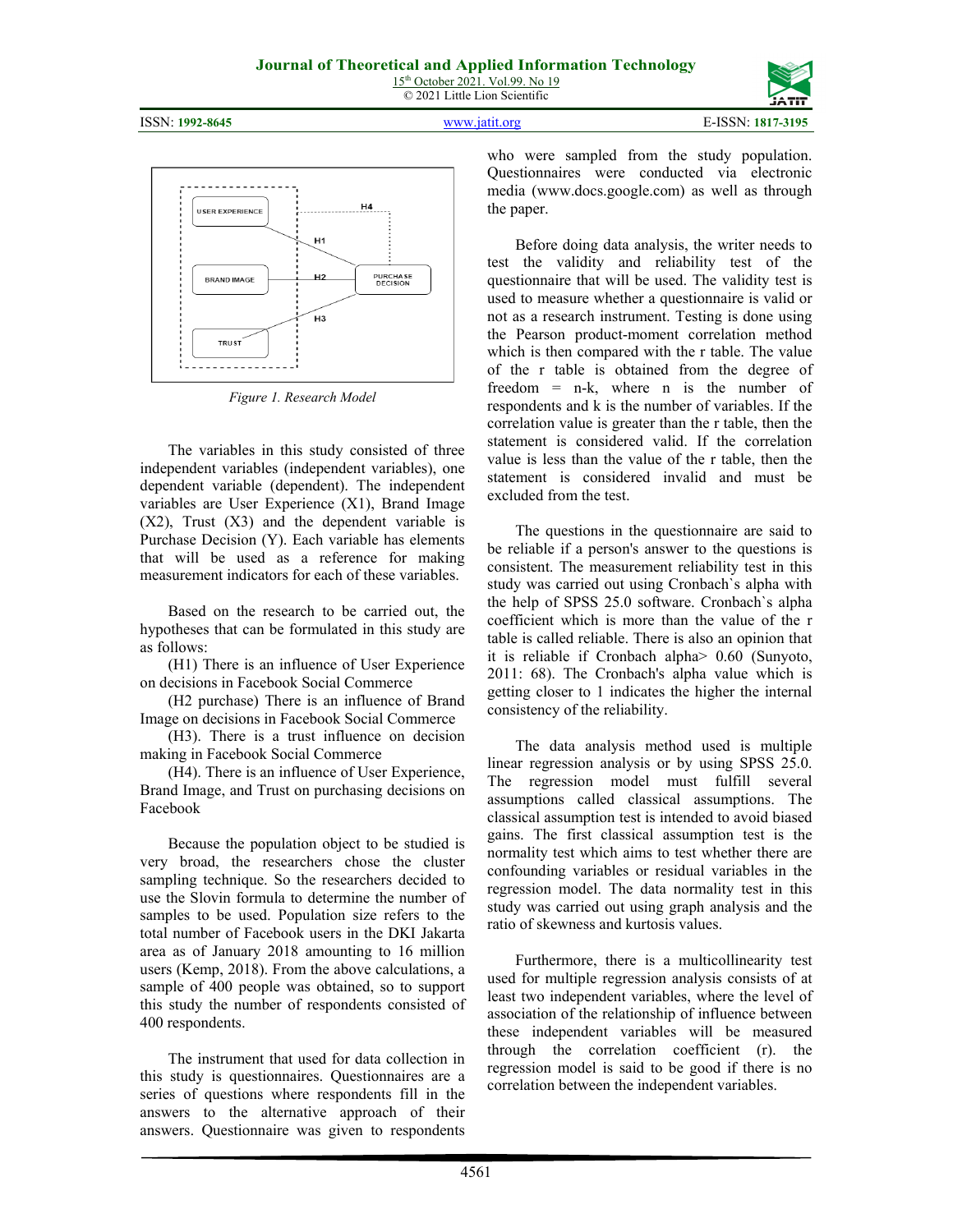15<sup>th</sup> October 2021. Vol.99. No 19 © 2021 Little Lion Scientific

| ISSN:<br>1992-8645 | $1817 - 319$ <sup>-</sup><br>1-ISSN<br>the contract of the contract of the contract of the contract of the contract of the contract of the contract of |
|--------------------|--------------------------------------------------------------------------------------------------------------------------------------------------------|
|--------------------|--------------------------------------------------------------------------------------------------------------------------------------------------------|

The third is the heteroscedasticity test carried out to see whether or not the variance of the residuals from one observation is equal to another. If the residuals have the same variance, it is called homoscedasticity and if the variances are not the same, heteroscedasticity occurs. The expected result is homoscedasticity.

Finally, it is necessary to test the hypothesis. Statistical hypothesis testing is a procedure that allows decisions to be made, namely the decision to reject or accept the hypothesis from the data being tested (Sunyoto, 2011). The analysis research that will be used is analysis with multiple regression. Multiple regression analysis is used to measure the relationship or level of association between the independent variables and the dependent variable simultaneously, the equation is as follows

$$
Y = \alpha + \beta 1X1 + \beta 2X2 + \beta 3X3 + \epsilon
$$
  
Information:  
Y = purchase decision  
 $\alpha$  = constant  
X1 = user experience  
X2 = brand image  
X3 = trust

 $\beta$  1. . . . . .  $\beta$  3 = the regression coefficient to be calculated

 $\epsilon$  = confounding factor or error term

Hypothesis testing uses the statistical test and the coefficient of determination (R2). To test the hypothesis with statistical tests regarding the effect of user experience, trust, and brand image on purchase decisions on Facebook social commerce, two forms of hypothesis testing are used, namely partially with the t-test and simultaneously with the F test.

### **4. RESULT**

In this chapter, the writer will analyze the data that has been collected. The data that has been collected is in the form of primary data through the questionnaire method which is distributed online and collected by 428 respondents who live in Jakarta. The data includes User Experience, Brand Image, Trust, and Purchase Decision which is the part of this study, where User Experience, Brand Image, and Trust are independent variables while Purchase Decision is the dependent variable.

# 4.1 Descriptive analysis

The number of respondents based on gender was 262 men or 61.2% and women 166 people or 38.8%. In addition, the number of respondents based on generation can be seen that as many as 11 people or 2.6% are the Baby Boomers generation, as many as 71 people or 16.6% are generation X, as many as 117 or 22.9% are generation Y, and 229 people or 53.5% are generation Z. grouping of respondents based on active users who use Facebook, there are 379 people or 88.6% of the total respondents and the remaining 49 respondents or 11.4% are passive Facebook users.

# 4.2 Validity Test

The validity test is used to measure whether a questionnaire is valid or not. A questionnaire is said to be valid if the questions on the questionnaire can reveal something that will be measured by the questionnaire. If  $r$  count  $\geq r$  table then the variable is valid, conversely if r count  $\leq r$  table then the variable is invalid. The results of the validity test in this study can be presented as follows:

| <b>Variabel</b>    | <b>Item Ouestions</b> | r count  | r table      | Information |
|--------------------|-----------------------|----------|--------------|-------------|
|                    | X11                   | .769     | 0.098        | Valid       |
|                    | X12                   | .787     | 0.098        | Valid       |
|                    | X13                   | .785     | 0.098        | Valid       |
| User               | X14                   | .732     | 0.098        | Valid       |
| Experience<br>(X1) | X15                   | $.669**$ | 0.098        | Valid       |
|                    | X16                   | $.694**$ | 0.098        | Valid       |
|                    | X17                   | $.750**$ | 0.098        | Valid       |
|                    | X18                   | $.794**$ | 0.098        | Valid       |
|                    | X21                   | $.765**$ | 0.098        | Valid       |
|                    | X22                   | .656     | 0.098        | Valid       |
| Brand              | X23                   | $.691**$ | 0.098        | Valid       |
| Image              | X24                   | $.641**$ | 0.098        | Valid       |
| (X2)               | X25                   | .681     | 0.098        | Valid       |
|                    | X26                   | .686     | 0.098        | Valid       |
|                    | X27                   | .762     | 0.098        | Valid       |
|                    | X31                   | .733     | 0.098        | Valid       |
|                    | X32                   | .714     | 0.098        | Valid       |
|                    | X33                   | .712     | 0.098        | Valid       |
| Trust<br>(X3)      | X34                   | .653     | 0.098        | Valid       |
|                    | X35                   | .639     | 0.098        | Valid       |
|                    | X36                   | .717     | 0.098        | Valid       |
|                    | X37                   | .715     | 0.098        | Valid       |
|                    | $_{\rm Y1}$           | .603     | 0.098        | Valid       |
|                    | Y2                    | .557     | 0.098        | Valid       |
|                    | Y3                    | .591     | 0.098        | Valid       |
|                    | Y <sub>4</sub>        | .472     | 0.098        | Valid       |
| Purchase           | Y5                    | .599     | 0.098        | Valid       |
| Decision<br>(Y)    | Y6                    | .593     | 0.098        | Valid       |
|                    | Y7                    | .571     | 0.098        | Valid       |
|                    | Y8                    | .538     | 0.098        | Valid       |
|                    | Y9                    | .593     | 0.098        | Valid       |
|                    | V10                   | 588      | <b>0.008</b> | MicM        |

Based on the Table 1, with a significant level of 5%, it is known that the value of  $r$  count  $> r$  table so that it can be said that all questions that support research are valid.

4.3 Reliability Test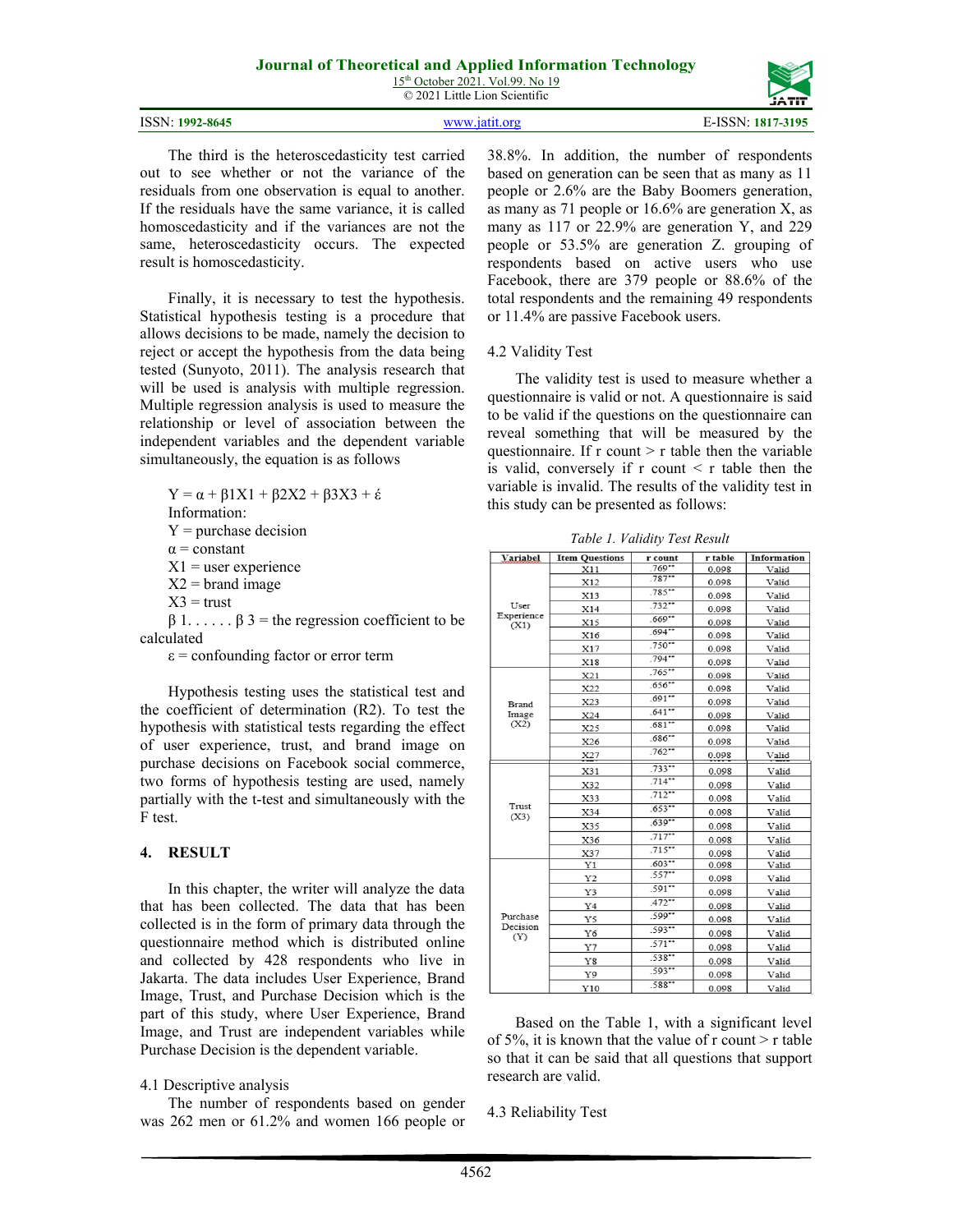| ISSN: 1992-8645 | www.jatit.org | E-ISSN: 1817-3195 |
|-----------------|---------------|-------------------|
|                 |               |                   |

Reliability test is done by looking at the Cronbach Alpha statistical value and a construct or variable is said to be reliable if the Cronbach Alpha value is >0.60. Reliability test results can be presented as follows:



Based on the Table 2, it is known that the Cronbach Alpha value is 0.96 which means more than 0.60 so it can be concluded that the data is reliable.

#### 4.4 Normality Test

The normality test aims to test whether, in the regression model, confounding or residual variables have a normal distribution. The data normality test in this study was carried out using graphic analysis and seeing the value of the skewness ratio and the kurtosis ratio. The results of the normalization test can be presented as follows:

| Table 3. Normality Test Result<br><b>Descriptive Statistics</b> |                  |                        |                       |                        |                    |                        |
|-----------------------------------------------------------------|------------------|------------------------|-----------------------|------------------------|--------------------|------------------------|
|                                                                 | N                | Mean                   | <b>Skewness</b>       |                        | Kurtosis           |                        |
| Unstandardized<br>Residual                                      | Statistic<br>428 | Statistic<br>0.0000000 | Statistic<br>$-0.079$ | Std.<br>Error<br>0.118 | Statistic<br>0.328 | Std.<br>Error<br>0.235 |
| Valid N<br>(listwise)                                           | 428              |                        |                       |                        |                    |                        |

Based on Table 3, it is known that the skewness statistical value is -0.079 with a standard error of 0.118, while the kurtosis statistical value is 0.328 with a standard error of 0.235. skewness ratio analysis and kurtosis can be calculated as follows:

$$
Skewness = \frac{-0.079}{0.118} = -0.67
$$

$$
Kurtosis = \frac{0.328}{0.235} = 1.4
$$

Based on the above calculations, the value of the ratio of skewness and kurtosis is between -2 and 2 so it can be concluded that the data is normally distributed. As for graph analysis, it can be seen that the real data line follows the diagonal line.



4.4 Multicollinearity Test

The multicollinearity test was carried out to determine whether there was a correlation between the independent variables in the regression model. Based on data processing, the correlation table is obtained as follows:

| Table 4. Multicolinearity Test Result |
|---------------------------------------|
| Coefficient Correlations <sup>a</sup> |

|              |                | Coemicient Correiations" |                |          |
|--------------|----------------|--------------------------|----------------|----------|
| Model        |                | X3                       | X <sub>2</sub> | X1       |
| Correlations | X3             | 1.000                    | $-0.447$       | $-0.450$ |
|              | X <sub>2</sub> | $-0.447$                 | 1.000          | $-0.586$ |
|              | X1             | $-0.450$                 | $-0.586$       | 1.000    |
| Covariances  | X3             | 0.004                    | $-0.002$       | $-0.002$ |
|              | X <sub>2</sub> | $-0.002$                 | 0.005          | $-0.002$ |
|              | X1             | $-0.002$                 | $-0.002$       | 0.003    |
|              |                |                          |                |          |

a. Dependent Variable: Y

Based on Table 4, it can be seen that the correlation value between each independent variable has a value of less than 0.8 which can be concluded that the model does not contain Multicollinearity.

### 4.5 Heteroscedasticity Test

Heteroscedasticity testing is carried out to see whether the regression model has variable inequalities from the residuals of one observation to another. A good regression model is a homoscedasticity or not heteroscedasticity. Whether there is heteroscedasticity or not can be done by looking at a scatterplot graph. If the graph is scattered and does not form a certain pattern, it indicates that heteroscedasticity does not occur, but if it forms a certain pattern, it indicates heteroscedasticity. The results of the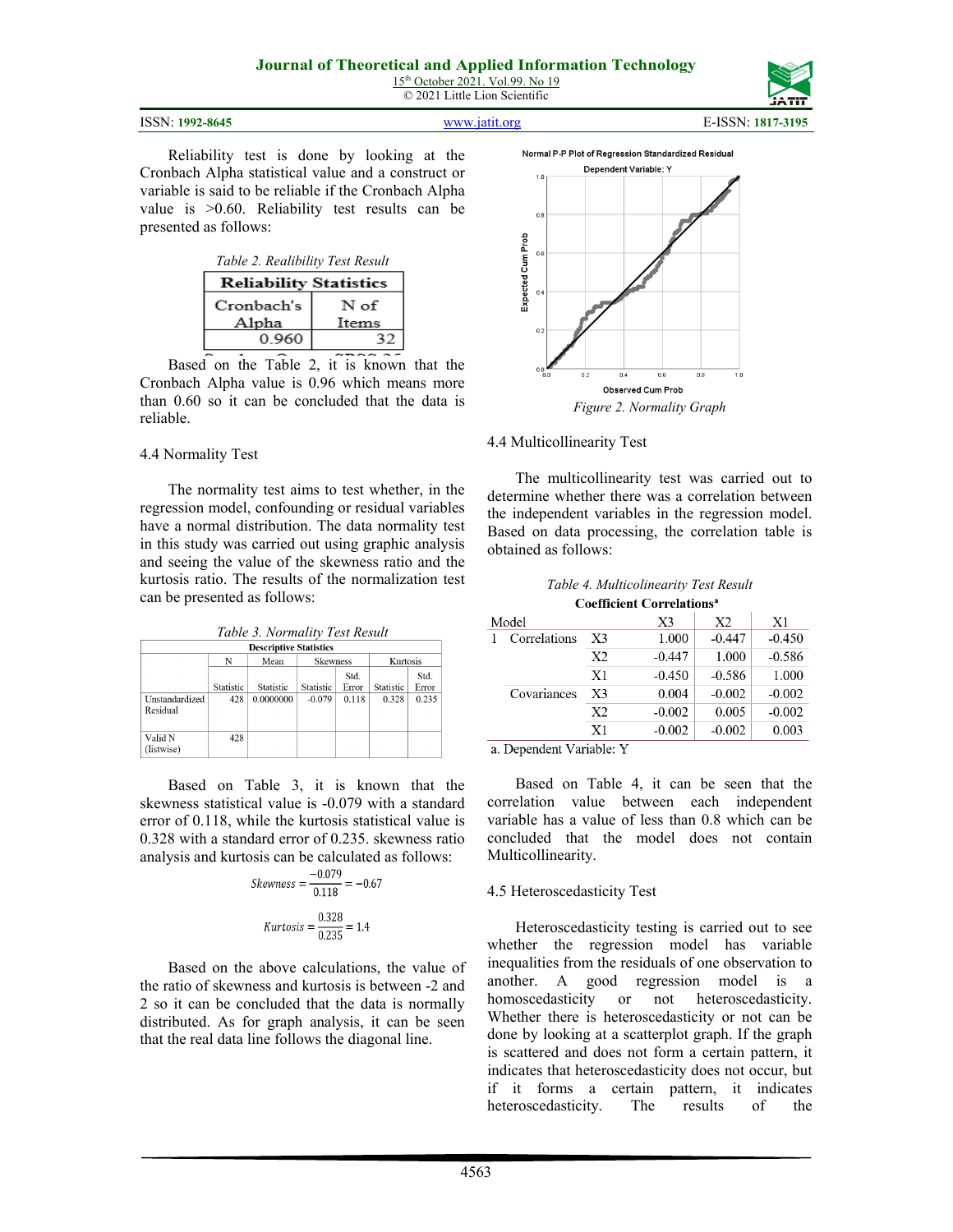ISSN: **1992-8645** [www.jatit.org](http://www.jatit.org/) E-ISSN: **1817-3195**

heteroscedasticity test can be seen in the following scatterplot chart:



#### 4.5 Regression Analysis

Multiple linear regression test is an analysis tool to predict the value of the effect of two or more independent variables on the dependent variable to prove whether there is an influence between the independent variable on the dependent variable. The results of multiple linear regression tests in this study can be seen in the figure below:

|                | Unstandardized<br>Coefficients |               | Standardized<br>Coefficients |        |       |
|----------------|--------------------------------|---------------|------------------------------|--------|-------|
| Model          | в                              | Std.<br>Error | <b>Beta</b>                  | t      | Sig.  |
| (Constant)     | 12.681                         | 0.354         |                              | 35.873 | 0.000 |
| X1             | 0.237                          | 0.055         | 0.296                        | 4.309  | 0.000 |
| X2             | 0.588                          | 0.072         | 0.560                        | 8.173  | 0.000 |
| X <sub>3</sub> | 0.133                          | 0.066         | 0.126                        | 2.024  | 0.044 |

*Table 5. Regression Table Result*

a. Dependent Variable: Y

Based on the picture above, the multiple linear equation in this study is as follows:

 $Y = 12.681 + 0.237X1 + 0.588X2 +$ 0.133X\_3

Information:

 $Y =$  Purchase Decision

X1 = User Experience

 $X2 =$ Brand Image

 $X3$  = Trust

From the results of the multiple linear regression equation above, it can be analyzed that the regression results above obtained a constant value of 12.681 which indicates that the purchase decision will increase by 12.681 if the independent variable is constant or constant.

The regression coefficient of User Experience is 0.237, which means that every 1 unit increase in the user experience value will have a positive effect or there will be an increase in the Purchase decision value of 0.237 with the assumption that the value of the other independent variables is constant.

The value of the Brand Image regression coefficient is 0.588, which means that each increase in brand image by 1 unit will have a positive effect or there will be an increase in the Purchase decision value of 0.588, assuming the value of other independent variables remains.

The value of the trust regression coefficient is 0.133, which means that every 1 unit increase in trust will have a positive effect or there will be an increase in the Purchase decision value of 0.133, assuming the value of other independent variables is constant.

## 4.5.1 Partial Test (T-test)

The T-test is intended to determine the effect partially between the independent variables on the dependent variable. Based on table 5 it can be explained as follows,

The X1 variable or the User experience variable has a probability of 0,000, which means  $0,000 \leq \alpha$  (5%), so it can be concluded that user experience has a significant positive effect on purchasing decisions.

The X2 variable or brand image has a probability of 0.000, which means  $0.000 \leq \alpha$  (5%), so it can be concluded that brand image has a significant positive effect on purchasing decisions.

The X3 variable or Trust has a probability of 0.044, which means 0.044  $\lt \alpha$  (5%), so it can be concluded that trust has a significant positive effect on purchasing decisions.

### 4.5.2 Simulataneously Test (F-test)

Simultaneous testing of the regression coefficient is used to see the effect of all independent variables on the dependent variable. Simultaneous test or F test can be presented as follows: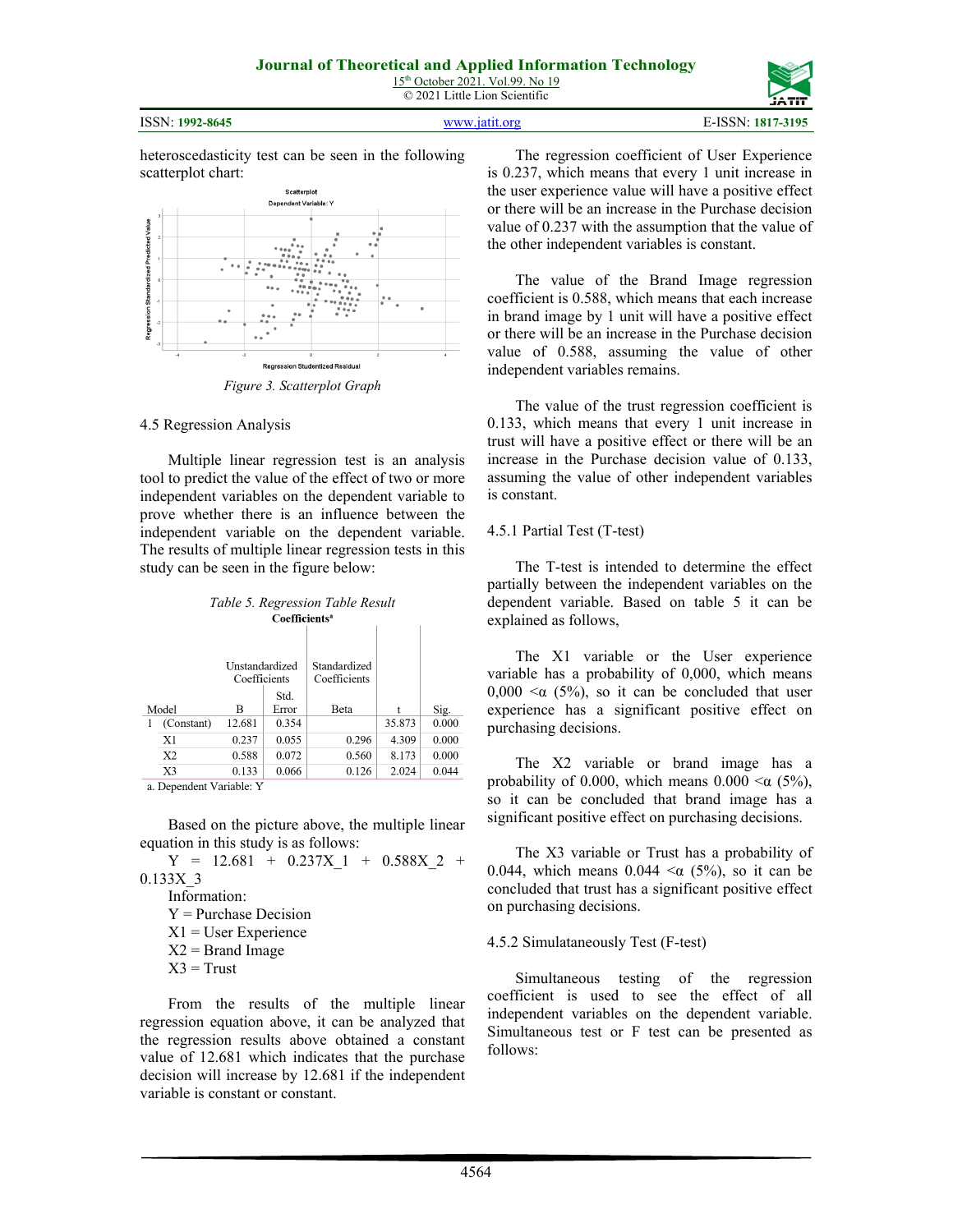|  | 15 <sup>th</sup> October 2021. Vol.99. No 19 |  |
|--|----------------------------------------------|--|
|  | © 2021 Little Lion Scientific                |  |

ISSN: **1992-8645** [www.jatit.org](http://www.jatit.org/) E-ISSN: **1817-3195**



b. Predictors: (Constant), X3, X2, X1

Based on the Table 6, the F probability result is 0.000, which means that the F probability value is less than the 5% significant level, so H0 is rejected. These results indicate that the independent variable jointly affects the dependent variable.

### 4.5.3 Coefficient of Determination

The coefficient of determination or goodness of fit from the regression test is obtained as follows:

| Table 7. Coefficient of Determination Result |   |                            |          |               |  |  |
|----------------------------------------------|---|----------------------------|----------|---------------|--|--|
|                                              |   | Model Summary <sup>b</sup> |          |               |  |  |
|                                              |   |                            | Adjusted |               |  |  |
|                                              |   | R                          |          | Std. Error of |  |  |
| Model                                        | R | Square                     | Square   | the Estimate  |  |  |
| 0.955<br>0.955<br>977a<br>0.808              |   |                            |          |               |  |  |
| a. Predictors: (Constant), X3, X2, X1        |   |                            |          |               |  |  |

b. Dependent Variable: Y

Based on the Table above, the coefficient of determination obtained a value of 0.955. This means that the contribution of all independent variables in explaining the dependent variable is 95.5% and the remaining 4.5% is explained by other variables outside the model.

### 4.6 Hypotesis Result

Hypothesis testing is done to test the variables under study. In this study, there are 4 research hypotheses.

(H1) There is an influence of User Experience on Purchase Decision

Based on the results of multiple linear regression analysis, User Experience on Purchase Decision has a probability of 0.000, which means  $0.000 \leq \alpha$  (5%), so it can be concluded that user experience has a significant positive effect on Purchase Decision.

(H2) There is an effect of Brand Image on Purchase Decision

Based on the results of multiple linear regression analysis, Brand Image on Purchase Decision has a probability of 0,000, which means  $0.000 \leq \alpha$  (5%) so it can be concluded that Brand Image has a significant positive effect on Purchase Decision.

(H3) There is a Trust effect on Purchase Decision

Based on the results of multiple linear regression analysis, Trust on Purchase Decision has a probability of 0,000, which means  $0,000 \leq \alpha$  (5%), so it can be concluded that user experience has a significant positive effect on purchasing decisions.

(H4) There is a simultaneous influence of User Experience, Brand Image, and Trust on Purchase Decision

Based on the results of multiple linear regression analysis, User Experience, Brand Image and Trust simultaneously on Purchase Decision has a probability value of F of 0.000 which means that the probability value is less than the significant level of 5% so it can be concluded that User Experience, Brand Image, and Trust have a significant positive effect. Simultaneously to Purchase Decision.

*Table 8. Hypothesis Result*

| Code           | Variable Correlation                   | Effect               | Significant | Result    |
|----------------|----------------------------------------|----------------------|-------------|-----------|
| H1             | User Experience -> Purchase Decision   | Have a Positive and  | 0.000       | Supported |
|                |                                        | Significant Relation |             |           |
| H2             | Brand Image -> Purchase Decision       | Have a Positive and  | 0.000       | Supported |
|                |                                        | Significant Relation |             |           |
| H3             | Trust -> Purchase Decision             | Have a Positive and  | 0.044       | Supported |
|                |                                        | Significant Relation |             |           |
| H <sub>4</sub> | User Experience, Brand Image, Trust -> | Have a Positive and  | 0.000       | Supported |
|                | Purchase Decision                      | Significant Relation |             |           |

With the results of multiple linear regression analysis where each variable has a value that has a positive and significant effect on Purchase Decision, it can be concluded that H0 is rejected and Ha is accepted.

# **5. DISCUSSION**

Based on the results of the processing carried out, it can be seen that User Experience has a positive and significant effect on Purchase Decision because the probability value is less than the 5% significance level, namely 0.000. These results are in accordance with the hypothesis built in this study that User Experience has an influence on purchasing decisions in Facebook Social Commerce, thus hypothesis 1 (H1) is accepted.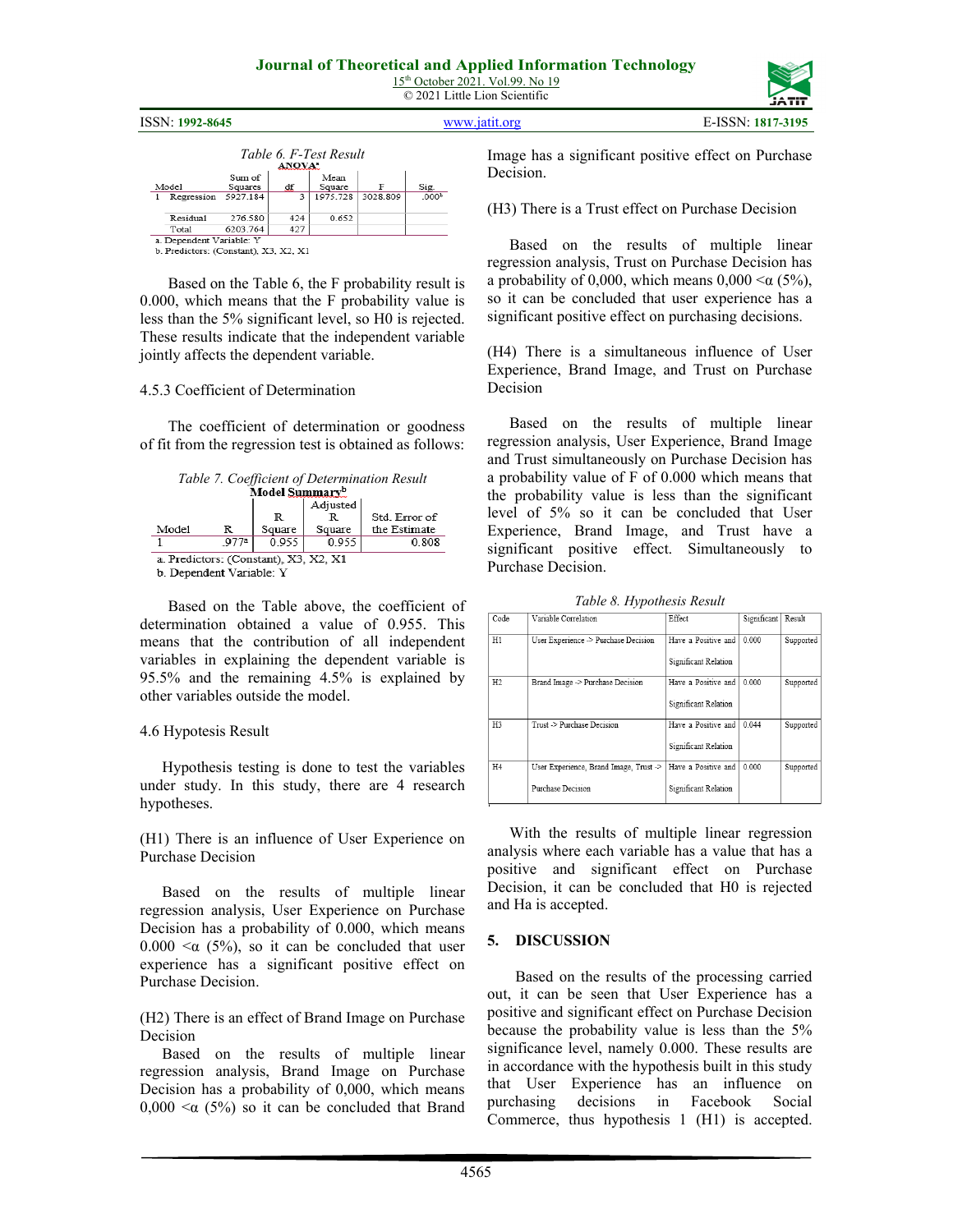15<sup>th</sup> October 2021. Vol.99. No 19 © 2021 Little Lion Scientific

These results also provide information that any attainment of whether the customer likes or dislikes the item will create an experience for the item and then the experience of the item will provide an impetus for repurchasing or not through a purchase decision. This result is also supported by research conducted[27] that user experience is important for modern consumers today, considering that consumers want more value from products that can make them make repeat purchases. Good and positive experiences obtained through interaction with systems or applications can encourage consumers to have good perceptions so that consumers tend to make repeat purchases on the platform.

Another result indicates the Brand Image has a significant positive effect on Purchase decisions. This can be seen from the probability value which is far below the 5% significance level, namely 0.000. These results are following the hypothesis built in this study that Brand Image influences purchasing decisions in Social Commerce Facebook, thus hypothesis 2 (H2) is accepted. These results are also supported by research conducted[28] that Brand Image or the image of a brand can greatly influence purchasing decisions

Also, that Trust has a probability value of 0.044 which means less than a significance value of 5% (0.05). These results are following the hypothesis built in this study that Trust influences purchasing decisions in Facebook Social Commerce, thus hypothesis 3 (H3) is accepted. This result is also supported by research conducted[29] that trust in a particular product or platform system will have an impact on repeat purchase decisions and this relationship is strong.

Based on the results of data analysis of the User Experience, Brand Image, and Trust variables, it has a probability value less than a significant value of 0.05, which indicates that each of these variables affects purchasing decisions on Facebook Social Commerce. In addition, the value shown by the simultaneous test (Test F) shows the probability F is less than significant alpha so that together (Simultaneously) the User Experience, Brand Image, and Trust variables influence purchasing decisions in Social Commerce Facebook. This shows that Hypothesis 4 (H4) is accepted.

### **6. CONCLUSION**

This study aims to determine and analyze variables User Experience, Brand Image, and Trust on Purchase Decision. The data sample obtained was 428 respondents. From the results of the explanation and discussion of the data above, the conclusion of the research results is that the variables User Experience, Brand Image, and Trust have a positive and significant influence on Purchase Decision. This explains that the greater the value built for user experience, brand image and trust will have a big impact on increasing purchase decisions.

Based on the results of the simultaneous test or F test, the probability value is  $0.000 \le 0.05$  (5%), which means that together (user experience, brand image, and trust variables) have an influence on the purchase decision. In addition, based on the calculation of the coefficient of determination, the R square value obtained is 0.955, which means that the purchase decision can be made by the user experience, brand image and trust variables of 95.5%.

Brand Image variable has the biggest influence in determining Purchase Decision. This is because the brand image has the largest coefficient in shaping the value of the Purchase Decision, which is 0.588. If the brand of a product has a positive image such as having a proper testimonial and is believed to be able to meet their needs and desires, then interest in buying a product will arise. product or service will be low to make a purchase decision. In addition, consumers on Facebook social commerce are more interested in buying used products whose quality is still decent and good to buy.

It is hoped that providers or users who sell using the platform Social Commerce Facebook will focus more on creating a brand image of Facebook's Social Commerce to increase the number of consumer purchases and the number of users of the platform.

For further research, In this study, researcher didn't explore the products purchased by the respondents through social commerce it is hoped that it can expand the research objectivity and the number of observation samples. For social commerce, Facebook is expected to consider the user experience, brand image and trust variables as a reference in increasing the number of consumer purchases and the number of users of the platform.

# **REFRENCES:**

- [1] D. H. Shin, "User experience in social commerce: In friends we trust," *Behav. Inf. Technol.*, vol. 32, no. 1, pp. 52–67, 2013, doi: 10.1080/0144929X.2012.692167.
- [2] eMarketer, "US Social Buyers, 2018-2022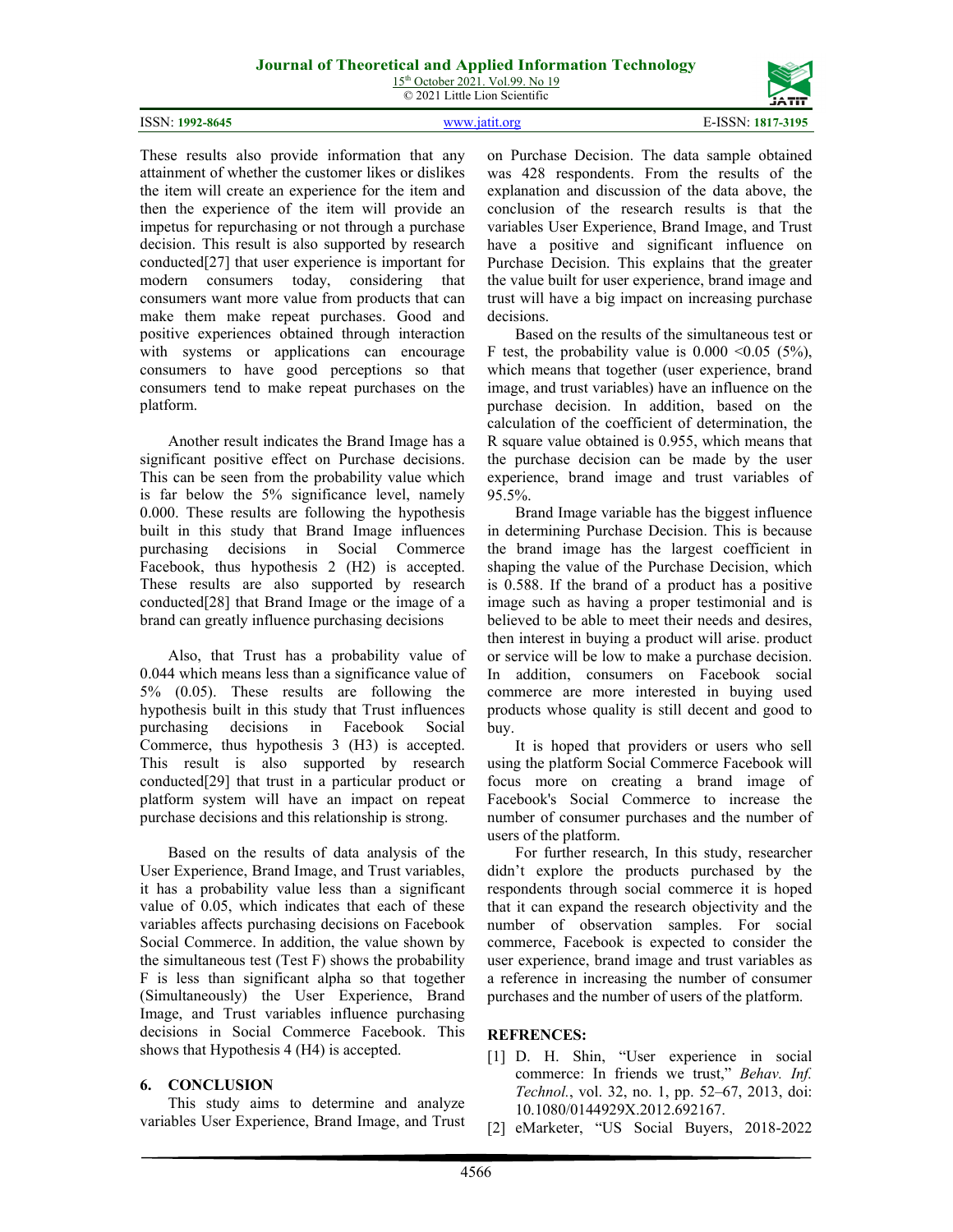15<sup>th</sup> October 2021. Vol.99. No 19 © 2021 Little Lion Scientific



| ISSN: 1992-8645 | www.jatit.org | E-ISSN: 1817-3195 |
|-----------------|---------------|-------------------|
|                 |               |                   |

(millions and % change)," vol. 2022, no. March 2020, pp. 2018–2022, 2020, [Online]. Available:

https://www.emarketer.com/chart/236398/ussocial-buyers-2018-2022-millions-change.

- [3] Paypal and B. Research, "Beyond Networking: Social Commerce as a Driver of Digital Payments (Asia Report)," 2018.
- [4] G. S. Mbete and R. Tanamal, "Effect of Easiness, Service Quality, Price, Trust of Quality of Information, and Brand Image of Consumer Purchase Decision on Shopee Online Purchase," *J. Inform. Univ. Pamulang*, 2020, doi: 10.32493/informatika.v5i2.4946.
- [5] Z. Huang and M. Benyoucef, "From ecommerce to social commerce: A close look at design features," *Electron. Commer. Res. Appl.*, vol. 12, no. 4, pp. 246–259, 2013, doi: 10.1016/j.elerap.2012.12.003.
- [6] C. Wang and P. Zhang, "The evolution of social commerce: The people, management, technology, and information dimensions," *Commun. Assoc. Inf. Syst.*, vol. 31, no. 1, pp. 105–127, 2012, doi: 10.17705/1cais.03105.
- [7] W. Yuwanti, A. Sumedi, T. R. P. Sfenrianto, Sfenrianto, and E. R. Kaburuan, "Analysis of the factors affecting repurchase intention in social commerce in Indonesia," *J. Theor. Appl. Inf. Technol.*, vol. 97, no. 12, pp. 3245–3254, 2019.
- [8] P. MARSDEN, "Social Commerce : Monetizing Social Media," *SYZYGY Gr.*, 2010.
- [9] P. Kotler and G. Armstrong, "Prinsip-Prinsip PEMASARAN Principle of Marketing," pp. 1– 63, 2012.
- [10]T. A. Napitupulu and O. Kartavianus, "A Structural Equations Modeling of purchasing decision through e-commerce," *J. Theor. Appl. Inf. Technol.*, vol. 60, no. 2, pp. 358–364, 2014.
- [11] I. Djan and S. Rubbiah Adawiyyah, "The Effect of Convenience and Trust to Purchase Decision and Its Impact to Customer Satisfaction," *Int. J. Bus. Econ. Res.*, vol. 9, no. 4, p. 269, 2020, doi: 10.11648/j.ijber.20200904.23.
- [12] O. González-Benito, M. Martos-Partal, and S. San Martín, "Brands as substitutes for the need for touch in online shopping," *J. Retail. Consum. Serv.*, 2015, doi: 10.1016/j.jretconser.2015.07.015.
- [13] S. Kemp, "DIGITAL 2017: INDIA BECOMES FACEBOOK'S TOP COUNTRY," *Data Reportal*, 2017. https://datareportal.com/reports/digital-2017-

india-becomes-facebooks-topcountry?rq=facebook.

- [14] Services U S Department of Health and Human, "User experience basics Usability.gov," *Usability.gov*, p. 1, 2015, [Online]. Available: https://www.usability.gov/what-and-why/userexperience.html%0Ahttps://www.usability.gov /what-and-why/userexperience.html%0Ahttps://www.usability.gov /%0Ahttp://www.usability.gov/what-andwhy/user-experience.html.
- [15]M. B. Wiryawan, "User Experience (Ux) sebagai Bagian dari Pemikiran Desain dalam Pendidikan Tinggi Desain Komunikasi Visual," *Humaniora*, vol. 2, no. 2, p. 1158, 2011, doi: 10.21512/humaniora.v2i2.3166.
- [16]F. Guo, "More Than Usability The Four Elements of User Experience," *UXmatters*, pp. 1–16, 2012, [Online]. Available: http://www.uxmatters.com/mt/archives/2012/0 4/.
- [17]Ferdianto, "Pengenalan User Experience Design – 3," *Sch. Inf. Syst. Binus Univ.*, p. 1, 2019, [Online]. Available: https://sis.binus.ac.id/2019/07/11/pengenalanuser-experience-design-3/.
- [18] X. G. Li, X. Wang, and Y. J. Cai, "Corporate-, product-, and user-image dimensions and purchase intentions: The mediating role of cognitive and affective attitudes," *J. Comput.*, vol. 6, no. 9, pp. 1875–1879, 2011, doi: 10.4304/jcp.6.9.1875-1879.
- [19]K. L. Keller, *Strategic Brand Management building measuring and managing brand equity 4th edition*. 2013.
- [20]M. Mujiyana and I. Elissa, "Analisis Faktor-Faktor Yang Mempengaruhi Keputusan Pembelian Via Internet Pada Toko Online," *J@Ti Undip J. Tek. Ind.*, vol. 8, no. 3, pp. 143–152, 2013, doi: 10.12777/jati.8.3.143-152.
- [21]J. M. Hansen, G. Saridakis, and V. Benson, "Risk, trust, and the interaction of perceived ease of use and behavioral control in predicting consumers' use of social media for transactions," *Comput. Human Behav.*, 2018, doi: 10.1016/j.chb.2017.11.010.
- [22]A. H. Pratono, "From social network to firm performance: The mediating effect of trust, selling capability and pricing capability," *Manag. Res. Rev.*, 2018, doi: 10.1108/MRR-03-2017-0080.
- [23]E. M. Sangadji and Sopiah, *Perilaku Konsumen : Pendekatan Praktis Disertai Himpunan Jurnal Penelitian.* 2013.